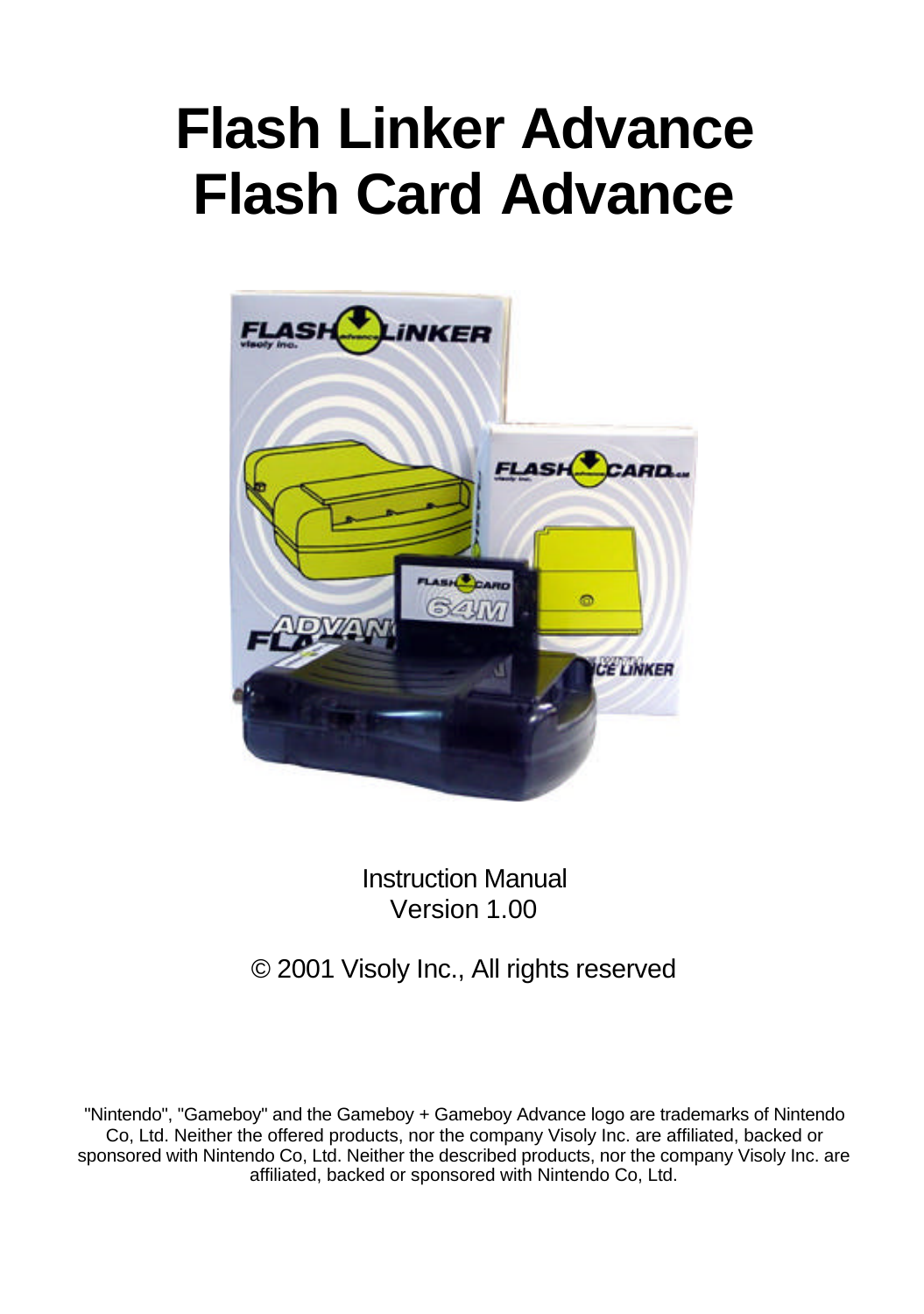Thank you for purchasing the Flash Linker Advance and/or the Flash Card 64M Advance. With the Flash Advance series we are introducing the first mass produced and professional GBA Emulators and Development tools to the market.

The supplied software, AdvanceWriter, works flawless with Windows 95, Windows 98, Windows ME, Windows 2000 and also Windows NT (using additional software).

# **The Flash Card Advance**

The Flash Card 64M Advance (and coming models with larger capacity) come with full multi game functions, which means in fact that storing more than just one single game in one cartridge is possible. A 64M card can save up to two 32M games, while the 128M card can hold up to four 32M games. Usually GBA games are only utilizing 32K of SRAM, while the Flash Advance Cards provide up to 64K to each game stored in the cartridge. The available SRAM memory cannot only be used to store savegame data, but furthermore can be used to extend the Flash ROM.

The Flash Card 64M Advance comes with 128K (1M) of SRAM, while the Flash Card 128M Advance has an 256K (2M) IC respectively. The used battery lasts for 5 years, there shouldn't be any data loss.

Downloading a 32M ROM file to the Flash Cards takes about 80 seconds.

# **The Flash Linker Advance**

The Flash Linker Advance is connected to a standard PC printer port using a 25-pin parallel/printer extension cable, which should not exceed a certain length. The PCs printer port can be set to SPP, EPP or ECP mode, while the EPP mode is the fastest way to transfer data. The Flash Linker Advance does also have the necessary connector to plug in Flash Cards or original game cartridges.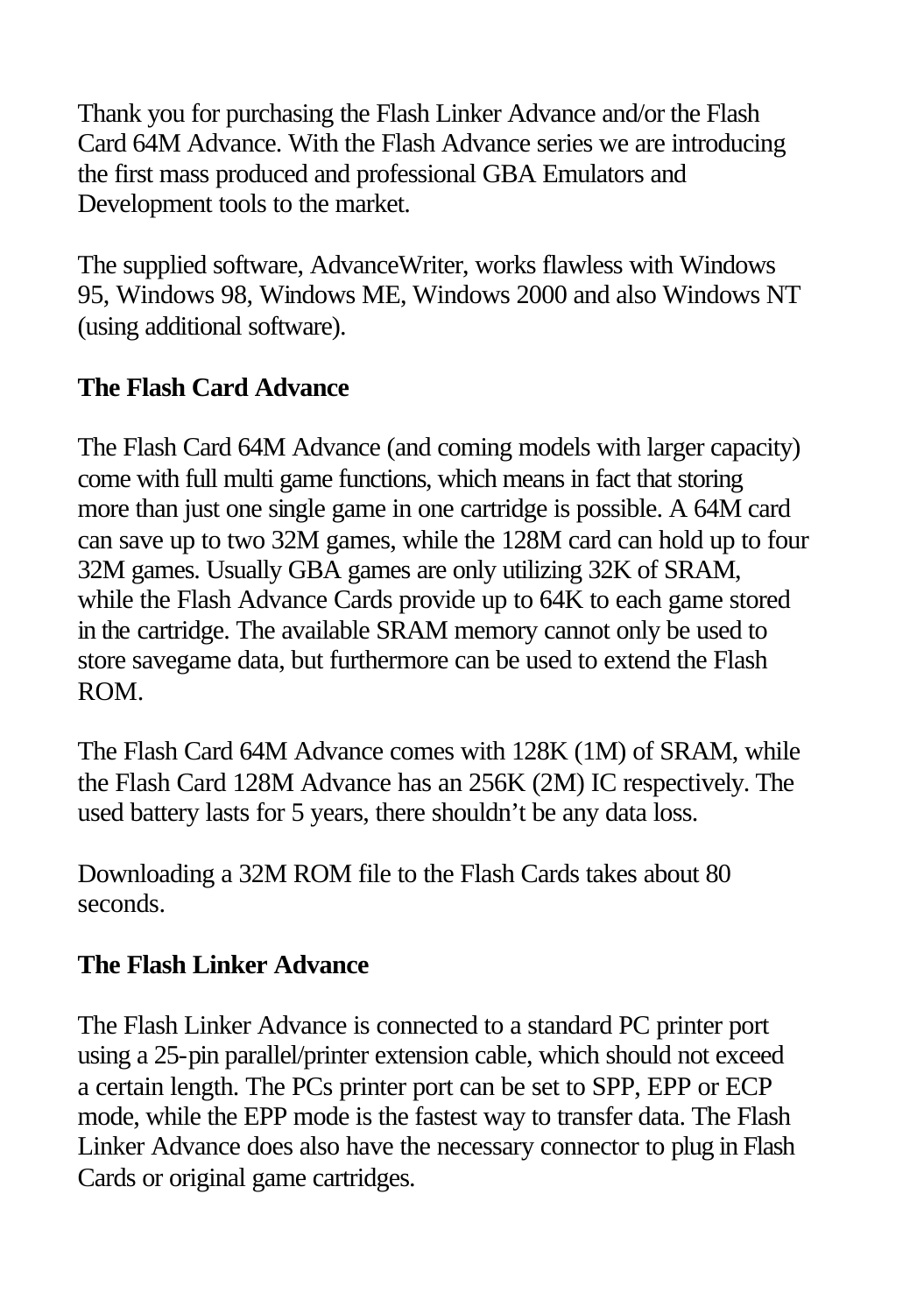## **Configuration**

To use the Flash Linker Advance together with the Flash Cards the supplied software needs to be installed first and the proper PC printer port needs to be set. The speed selection (high/low) indicates if the data should be sent using the EPP mode (faster). Once the setup is done, the AdvanceWriter software will save your settings when clicking the EXIT icon. This steps needs to be taken at the first use only.

#### **Sending single ROM files to the Flash Cards**

When 'Write Flash" is selected a dialog box to choose the ROM file will open. Once the file is selected, the software will check both, the file size and the header. Should both fail, a security check is carried out and the user can decide if the program should send the data to the Cards or cancel the process. If no header information is found, the software will add its own before sending the actual ROM File to the Flash Linker/Cards.

# **Sending multiple ROM files to the Flash Cards**

For 'multi games' an additional pre-boot program named 'gbapack1.0' is required (supplied with the software). The program is stored by default in the FlashWriter software, changing the settings is not required. Using the 'Write Multi' function a file selection box is opening which lets the user choose the ROM files to send. Using the CTRL or Control key at the keyboard multiple files can be selected. With 'Open File' the pre-boot program (menu) is sent to the Flash Card, followed by the ROM files. Each ROM file needs to begin at a new 32M bank.

To gain unlimited energy or other special effects, or if another pre-boot program is required, the settings can be changed with 'Set pre-boot'.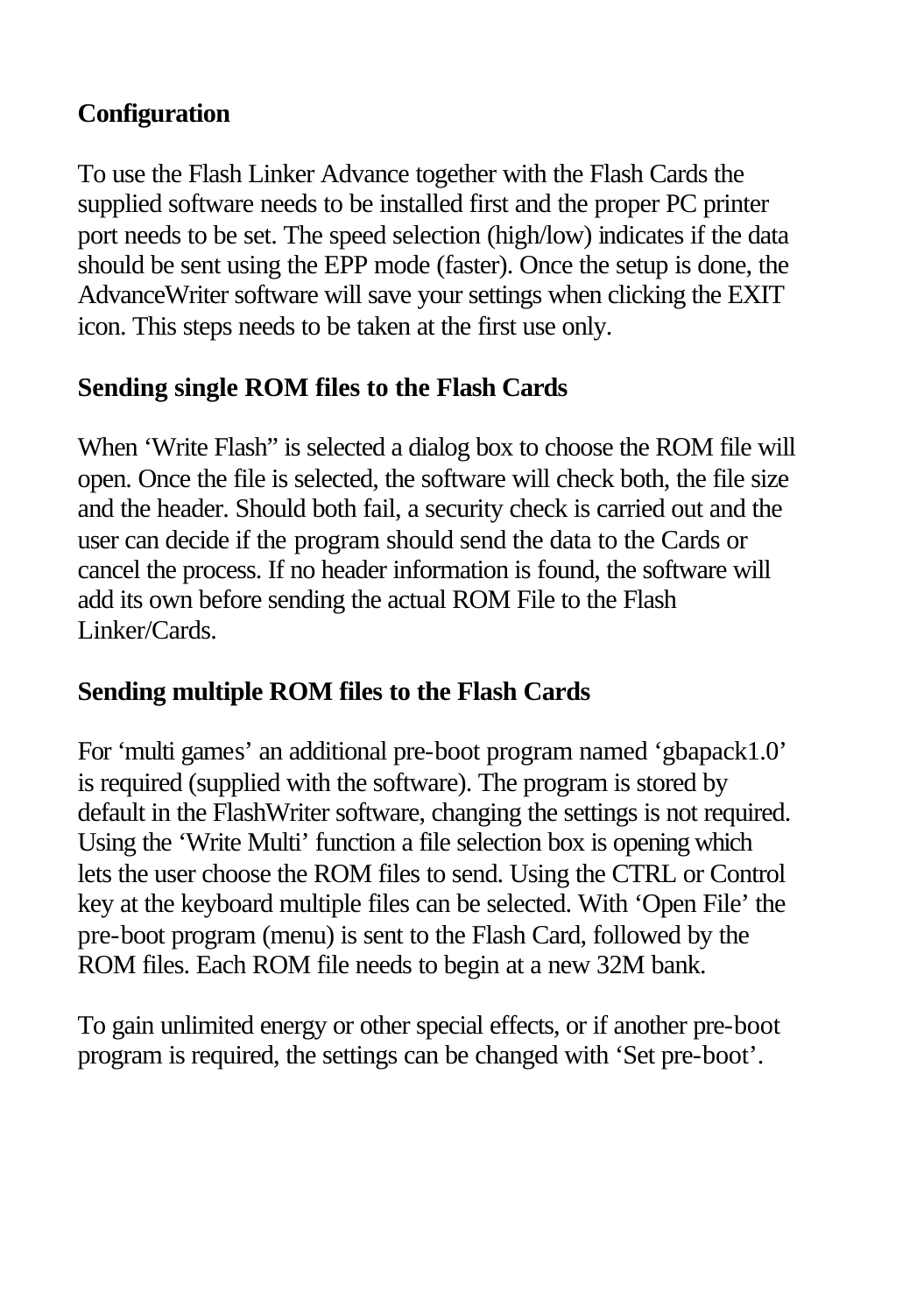## **Backup ROM files**

Through the selection 'Backup Game' a filename can be entered. Once confirmed, the Flash Linker is carrying out an analysis and will suggest the estimated file size. A selection box to alter the file size, if necessary, will appear before saving. Files size can be 8M up to 256M. A saved game could then be altered on your PC or could be used for research purpose.

#### **Savegame functions**

Through the functions 'Backup Saver' and 'Write Saver' the savegames can be sent and received from/to the Flash Cards. Once the message window was opened, two different options are available: Locations (bank  $1 -$ bank 4) on the left, memory sizes  $(32K, 64K, 128K, and$ 256K) on the right.

Bank 1 to bank 4 refer to the 4 different 64K banks in the Flash Cards. Please note the Flash Card Advance 64M only comes with 128K SRAM, therefore selection of bank 3 and 4 just mirrors bank 1 and 2. The Flash Card Advance 128M can be used with all four banks!

After entering the file name and clicking OK, the savegame will be stored on the PC harddrive.

**Attention coders:** Using the Flash Cards Advance the usually 32K SRAM size for each game will automatically expand to 64K without any extra programming or circuit needs. However, if you for example change an EEPROM game such as Mario to work with the SRAM, you need to utilize more than 64K and use two banks.